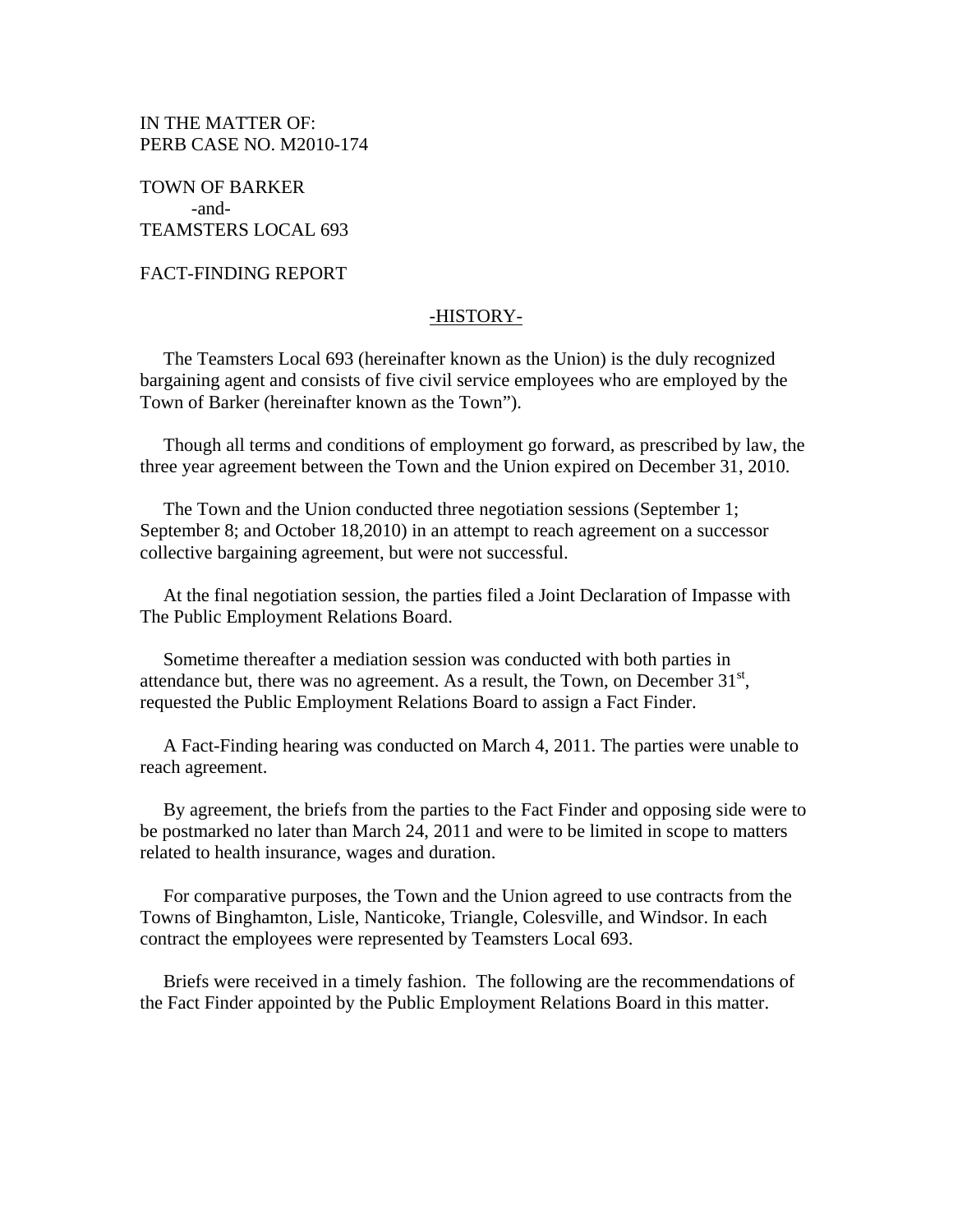## -RECOMMENDATIONS OF THE FACT-FINDER-

Issue No. 1: Health Insurance

 Currently, the Town provides Health Insurance for all bargaining unit members under the N.Y.S. Teamsters Health and Hospital Component Plan (hereinafter known as the "Component Plan").

 The Town requests that it be allowed to change the insurance carrier and/or offer an alternative plan, provided that the alternative plan's benefit structure and provider network are substantially equivalent to the current plan.

 Currently, bargaining unit members contribute 13% of the annual premium while the Town contributes the remaining 87%.

The contribution levels of the comparative towns are listed below.

| <b>HEALTH INSURANCE</b>  | 'EE. CONTR. | <b>DURATION</b>     |
|--------------------------|-------------|---------------------|
| <b>Teamsters Supreme</b> | 12.5%       | $1/1/09 - 12/31/11$ |
| <b>Teamsters Supreme</b> | 10.0%       | $1/1/06 - 12/31/10$ |
| <b>Teamsters Supreme</b> | $0.0\%$     | $1/1/08 - 12/31/10$ |
| <b>Teamsters Supreme</b> | 2.0%        | $1/1/10 - 12/31/12$ |
| Town                     | $0.0\%$     | $1/1/08 - 12/31/10$ |
| <b>Teamsters Supreme</b> | $$40$ /week | $1/1/11 - 12/31/13$ |
|                          |             |                     |

 As evidenced above, the unit member contribution of 13% is higher than any of the comparative contracts.

 The Union has indicated that it would be willing to consider an alternate plan and has suggested N.Y.S. Teamsters Health and Hospital Composite Plan (hereinafter known as the "Composite Plan").

 The total monthly and yearly premiums under the Component Plan are \$7981.60 and \$95,779.20, respectively. Under the Composite Plan, the total monthly and yearly premiums are \$7,016.75 and \$84,093.00, thus:

| Component Plan | Composite Plan | Difference  |
|----------------|----------------|-------------|
| \$95,779.20    | \$84,093       | \$11,686.20 |

 As the Town is responsible for 87% of the total annual premiums, their savings would be \$9,933.27 annually.

While it is too late to recognize a full year (2011) savings, should the parties agree to move from the Component Plan to the Composite Plan immediately, the Town's savings would be approximately \$7500.00 for the year 2011.